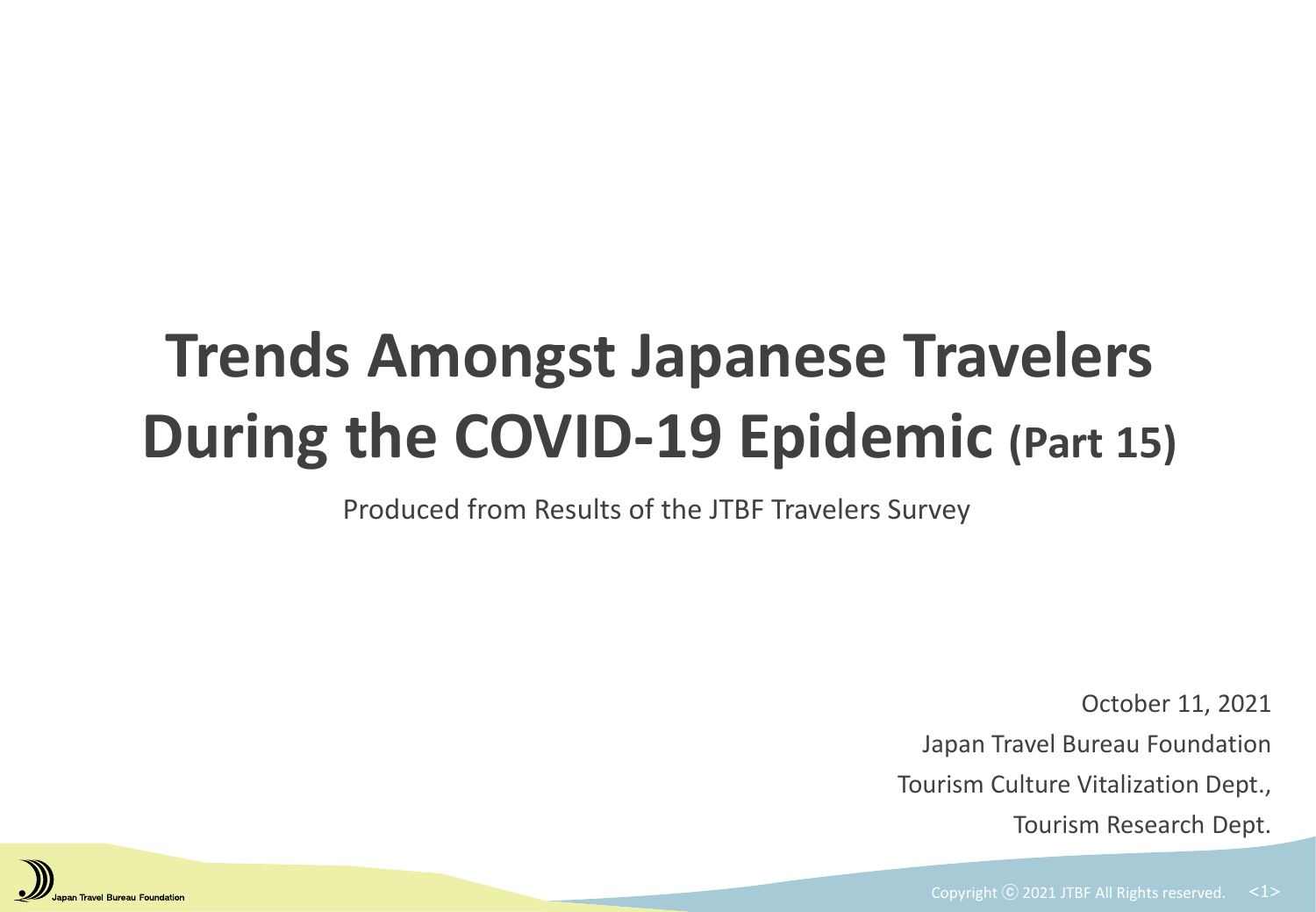| 1. Changes in Selection of Future Travel Destinations and                 |                                                                          |     |
|---------------------------------------------------------------------------|--------------------------------------------------------------------------|-----|
| <b>Travel Behaviors</b>                                                   |                                                                          |     |
| (1) Whether changes were made                                             | $\cdots$ p.4                                                             |     |
| (2) Awareness during trip planning and activities at destination $\cdots$ |                                                                          | p.5 |
| 2. Support for Tourism Areas                                              |                                                                          |     |
| (1) Intention to support and experience providing support                 | $\cdots$ p.6                                                             |     |
| (2) Details of support                                                    | $\cdots$ p.7                                                             |     |
| 3. Travel Intentions after COVID-19 is Contained                          | $\begin{array}{ccccc} \bullet & \bullet & \bullet & \bullet \end{array}$ | p.8 |

**Contract Contract** 

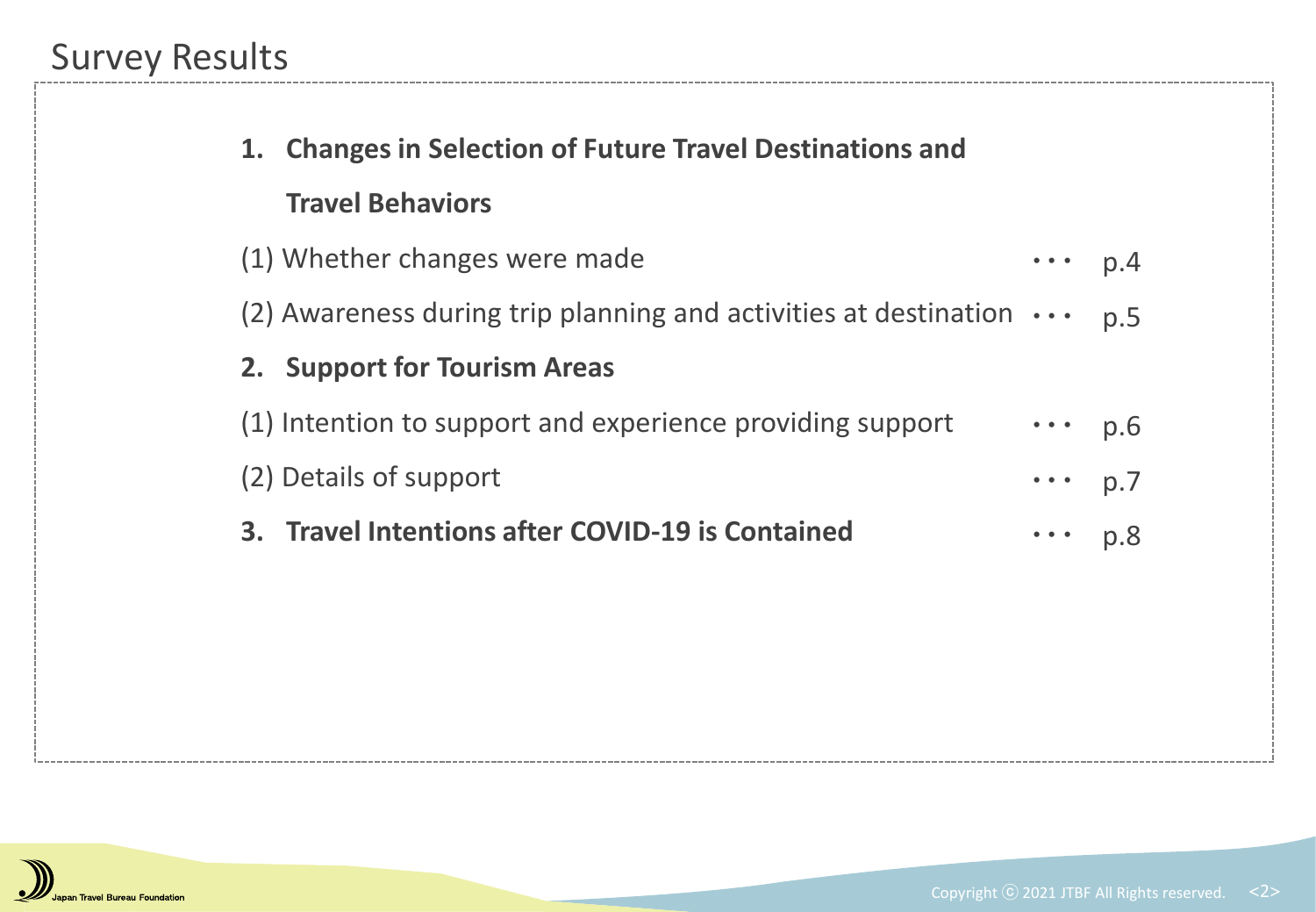## **Survey Summary**

Survey title: JTBF Travel Attitude Survey Survey target: Men and women aged 18 to 79 nationwide (selected from survey company panels) Survey method: Self-administered mail surveys\*

#### ■ May 2020 Survey Survey Period: May 20 to June 5, 2020

|                              |       |                      |          |           | <b>Male</b> |       |       |          | Female              |           |            |           |           |       |       |          |              |
|------------------------------|-------|----------------------|----------|-----------|-------------|-------|-------|----------|---------------------|-----------|------------|-----------|-----------|-------|-------|----------|--------------|
| Age (years)                  | 18-19 | $20 - 29$            | 30-39    | $40 - 49$ | 50-59       | 60-69 | 70-79 | Subtotal | 18-19               | $20 - 29$ | $30 - 39$  | $40 - 49$ | $50 - 59$ | 60-69 | 70-79 | Subtotal | <b>Total</b> |
| Respondents<br>(Individuals) | 34    | 91                   | 113      | 150       | 120         | 137   | 100   | 745      | $\mathcal{L}$<br>22 | 78        | 111        | 127       | 116       | 149   | 124   | 727      | 1,472        |
| Composition Ratio (%)        | 2.3   | $\sim$ $\sim$<br>6.2 | -<br>. . | 10.2      | 8.2         | 9.3   | 6.8   | 50.6     | 1.5                 | 5.3       | フロ<br>ر. . | 8.6       | 7.9       | 10.1  | 8.4   | 49.4     | 100.0        |

■ December 2020 Survey Survey Period: November 26 to December 10, 2020

|                              |       |                      |                     |                       | Male  |       |                                     |          | Female         |           |           |           |       |       |       |          |       |
|------------------------------|-------|----------------------|---------------------|-----------------------|-------|-------|-------------------------------------|----------|----------------|-----------|-----------|-----------|-------|-------|-------|----------|-------|
| Age (years)                  | 18-19 | $20 - 29$            | $30 - 39$           | $40 - 49$             | 50-59 | 60-69 | 70-79                               | Subtotal | 18-19          | $20 - 29$ | $30 - 39$ | $40 - 49$ | 50-59 | 60-69 | 70-79 | Subtotal | Total |
| Respondents<br>(Individuals) | 15    | Q <sub>0</sub>       | 107                 | 128                   | 126   | 121   | 106                                 | 700      | $\overline{A}$ | 85        | 131       | 151       | 119   | 141   | 120   | 764      | 1,464 |
| Composition Ratio (%)        | 1.0   | $\sim$ $\sim$<br>b.b | $\sim$ $\sim$<br>ن. | O <sub>7</sub><br>Ō., | 8.6   | 8.3   | $\sim$ $\sim$<br>$\cdot$ . 4 $\sim$ | 47.8     | ຳ<br>⊥.∠       | 5.8       | 8.9       | 10.3      | 8.1   | 9.6   | 8.2   | 52.2     | 100.0 |

■ May 2021 Survey Survey Period: May 26 to June 16, 2021

|                              |         |           |       |           | Male          |       |                                                  |          | Female |           |           |       |                     |       |       |          |              |
|------------------------------|---------|-----------|-------|-----------|---------------|-------|--------------------------------------------------|----------|--------|-----------|-----------|-------|---------------------|-------|-------|----------|--------------|
| Age (years)                  | 18-19   | $20 - 29$ | 30-39 | $40 - 49$ | 50-59         | 60-69 | 70-79                                            | Subtotal | 18-19  | $20 - 29$ | $30 - 39$ | 40-49 | 50-59               | 60-69 | 70-79 | Subtotal | <b>Total</b> |
| Respondents<br>(Individuals) | 14      | 108       | 126   | 151       | 113           | 127   | 110                                              | 749      | 13     | 103       | 105       | 132   | 106                 | 149   | 116   | 724      | 1,473        |
| Composition Ratio (%)        | $1.0\,$ | 7.3       | 8.6   | 10.3      | $-1$<br>, , , | 8.6   | $\overline{\phantom{0}}$<br>$\cdot$ $\check{\,}$ | 50.8     | 0.9    | 7.0       | -         | 9.0   | 7 <sub>2</sub><br>. | 10.1  | 7.9   | 49.2     | 100.0        |

Note: Households were extracted from a residential map database with respondents based on the population at the time of the census. This method allowed us to select survey targets without regional or gender age bias.

The survey was then sent by mail, and respondents were asked to fill out the questionnaire by themselves.

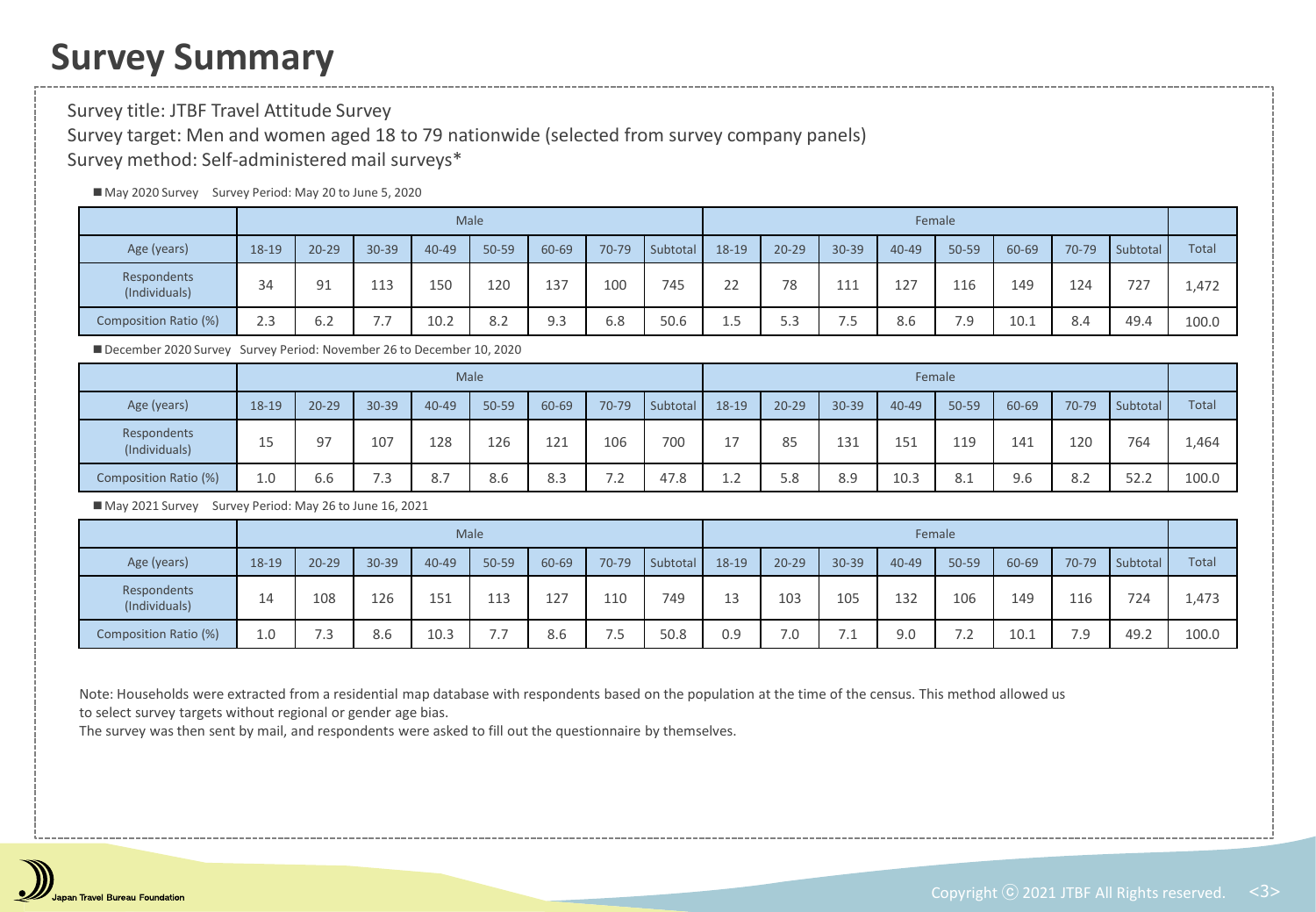### Selection of Future Travel Destinations and Travel Behaviors: 80% "Will Change"

- When asked about future changes to travel destinations and behavior, slightly less than half of the respondents in the May 2020 answered "Unsure," while 80% of the respondents in the December 2020 and May 2021 surveys answered "Will change." Many respondents believed that travel will change after COVID-19.
- Examining the most recent May 2021 survey by sex and age group, women were more likely to say "change" than men, except those in their 70s.

### Q. Do you think that COVID-19 will change your future travel choices and your behavior at your destination?

(After COVID-19 is contained/only those who indicated they would like to travel during the pandemic, excludes non-responses)



an Travel Bureau Foundation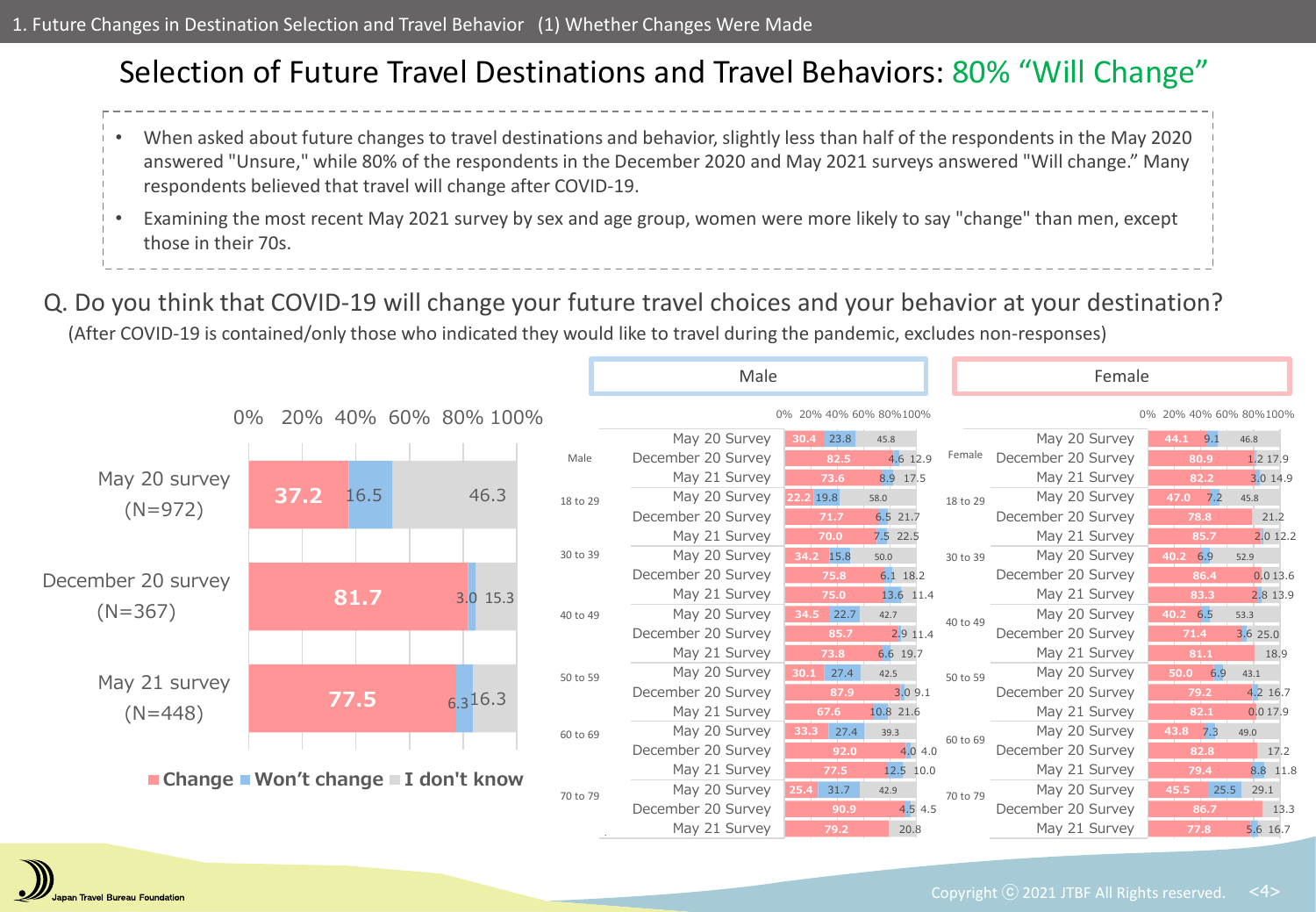## Attempt to Avoid Crowds and Group Activities During Future Travel

- When planning future travel, there were high levels of awareness related to avoiding crowds, such as "avoiding crowded places," "avoiding crowded dates, periods, and seasons," "avoiding crowded times," and "checking the level of crowding in advance."
- COVID-19 has emphasized the need for more private tours, with respondents expressing they want to "refrain from participating in group tours with many other participants" or "refrain from participating in bus tours" altogether, as well as preferring to "travel alone or with a small group of close friends."
- 
- Q. What will you stay aware of when planning your trip and during activities at your destination? [Multiple answers]

(After COVID-19 is contained/only those who indicated they would like to travel during the pandemic, excludes non-responses)

|                                 |                                                                                                              | December 2020<br>Survey<br>$(n=379)$ | May 2021<br>Survey<br>$(n=441)$ | increase<br>and<br>decrease |
|---------------------------------|--------------------------------------------------------------------------------------------------------------|--------------------------------------|---------------------------------|-----------------------------|
|                                 | Avoid crowded places.                                                                                        | 83.9                                 | 71.0                            | $-12.9$                     |
| Avoid                           | Avoid holidays and crowded times and seasons.                                                                | 62.3                                 | 60.8                            | $-1.5$                      |
| congestion                      | Avoid crowded times.                                                                                         | 57.0                                 | 58.3                            | 1.3                         |
|                                 | Check crowding in advance.                                                                                   | 52.0                                 | 55.6                            | 3.6                         |
|                                 | Refrain from participating in group tours with many other participants.                                      | 63.9                                 | 49.4                            | $-14.4$                     |
| Participation                   | Refrain from participating in bus tours.                                                                     | 54.1                                 | 42.4                            | $-11.7$                     |
| in tours, etc.                  | Refrain from participating in group trips related to work, communities, clubs, etc.                          | 46.2                                 | 35.8                            | $-10.3$                     |
|                                 | Refrain from participating in tours where guides provide specialized commentary on local nature and culture. | 16.1                                 | 11.1                            | $-5.0$                      |
|                                 | Travel alone or with a small group of close acquaintances.                                                   | 49.1                                 | 54.9                            | 5.8                         |
|                                 | Refrain from using public transportation (trains, buses, boats, etc.)                                        | 49.9                                 | 30.8                            | $-19.0$                     |
| <b>Creating</b><br>travel plans | Refrain from stopping at more than one location.                                                             | 25.9                                 | 18.8                            | $-7.0$                      |
|                                 | Shorten the time and days spent at the destination.                                                          | 25.1                                 | 17.7                            | $-7.4$                      |
|                                 | Allow more leeway and longer stays at the destination.                                                       | 7.1                                  | 12.0                            | 4.9                         |
|                                 | At onsen ryokan hotels, select rooms with a private bath, such as an open-air bath.                          | 27.2                                 | 30.8                            | 3.7                         |
| Accommodat<br>ion               | Refrain from using bed and breakfast-type accommodation.                                                     | 29.6                                 | 26.8                            | $-2.8$                      |
|                                 | Select a tourist facility (amusement park, museum, garden, etc.) that can be reserved.                       | 14.2                                 | 19.7                            | 5.5                         |
| <b>Other</b>                    | Use contactless payments whenever possible.                                                                  | 35.4                                 | 36.1                            | 0.7                         |
|                                 | Refrain from using large Japanese-style baths with many other.                                               | 32.2                                 | 27.9                            | $-4.3$                      |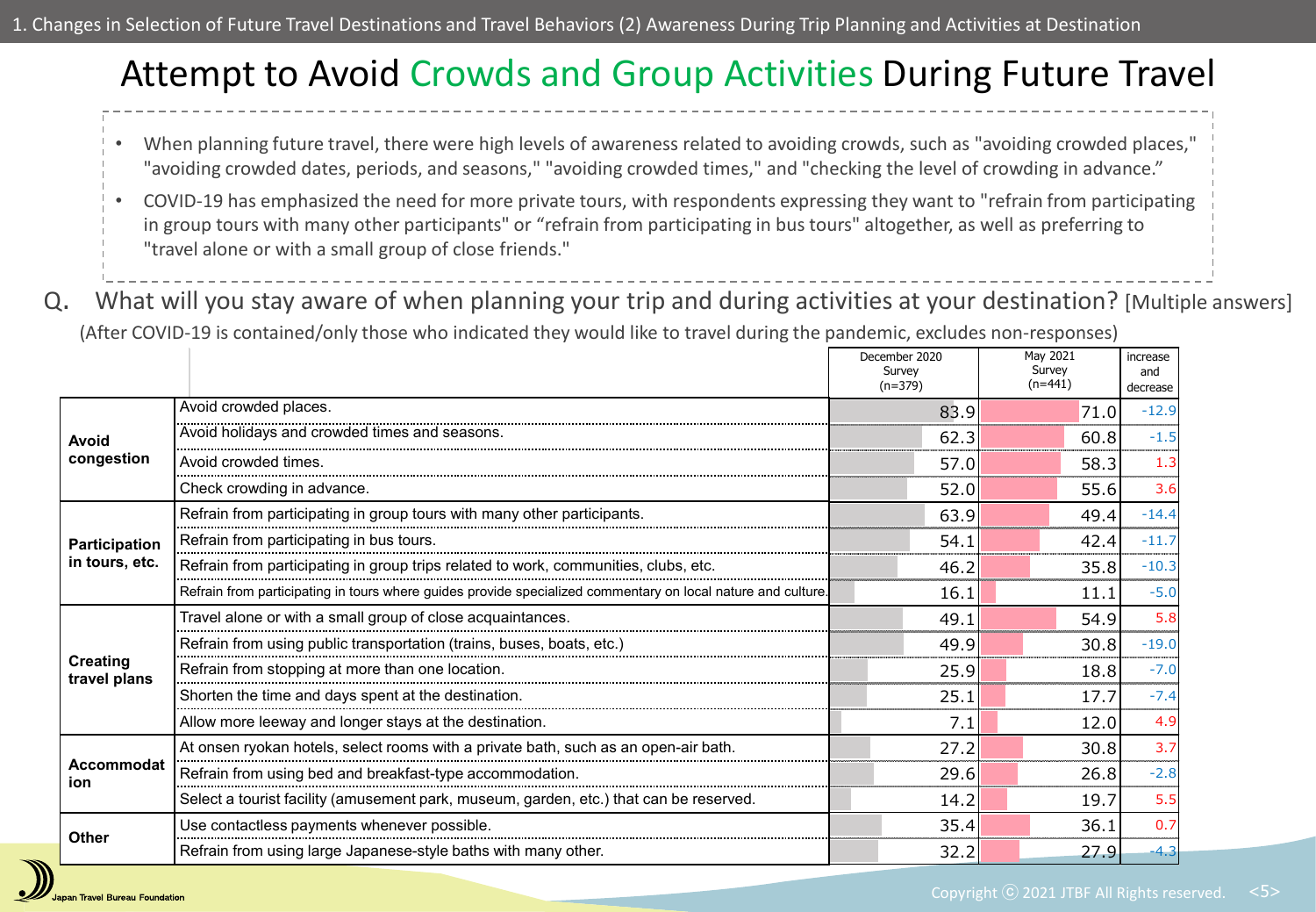# Support for Tourism Areas: 70% "Want to But Don't Know How"

- When asked about intent to support tourism areas affected by COVID-19, sixty percent said they "Want to provide support" in both the May and December 2020 surveys.
- However, when those who said that they would like to provide support were asked about their experience doing this, more than 70% responded that they "Didn't know how to provide specific support." Providing these individuals with information about what tourism areas would like them to do may lead to further support.
- Q. Would you like to support tourism areas that have experienced a significant decrease in tourist numbers and have been impacted economically by COVID-19?



#### Q. Have you provided support to tourism areas affected by COVID-19?

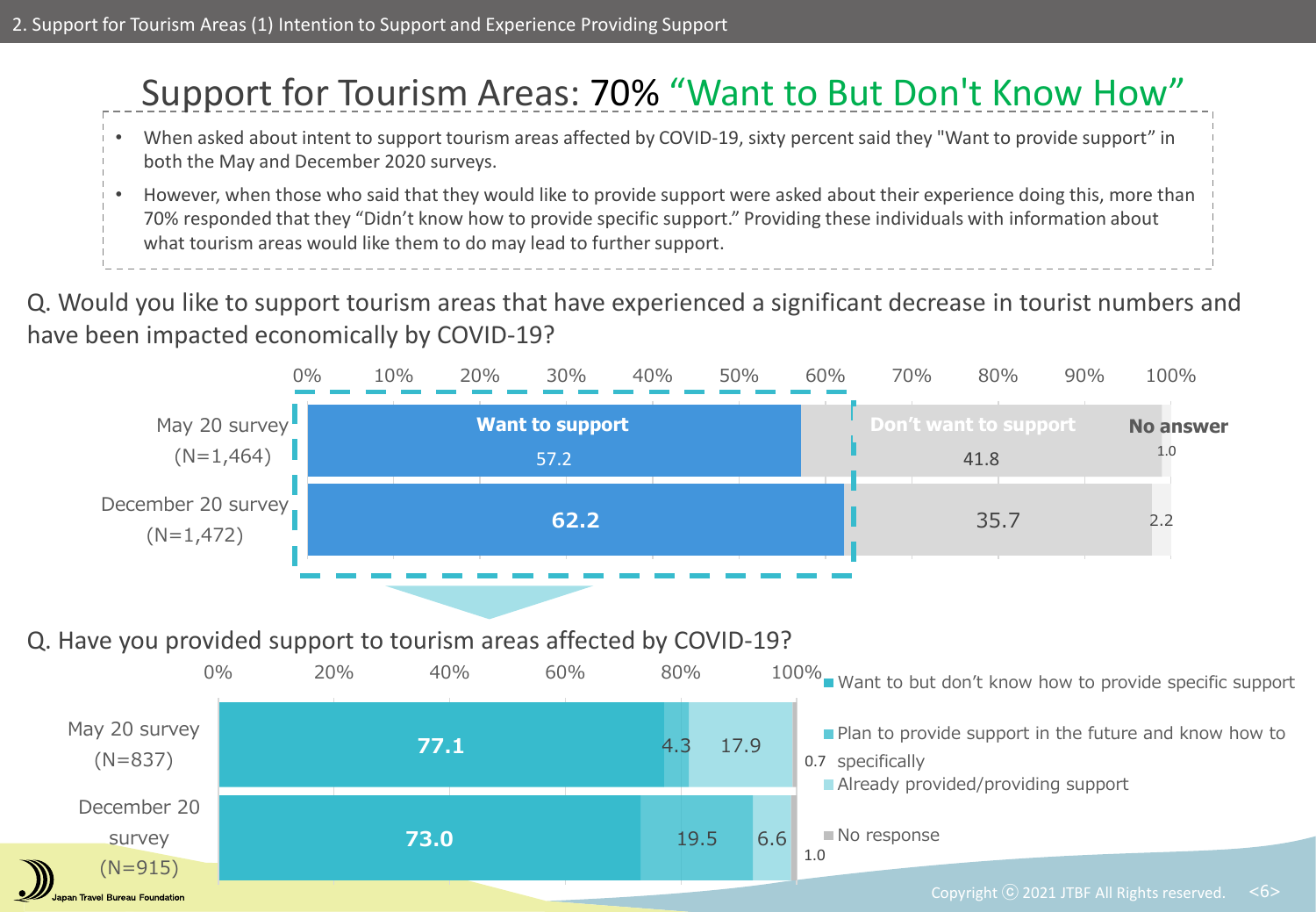# Support for Tourism Areas Increased Willingness to "Travel There"

- When those who knew of specific ways to support tourism areas and those who had already provided or were already providing support were asked about specific details, the top responses in both the May 2020 and December 2020 surveys were "`Purchasing of products from the area via the Internet," "Traveling there," and "Donating through the hometown tax system."
- In the December 2020 survey, "Purchasing tickets in advance for use after COVID-19 has been contained" and "Traveling there" increased by more than 10 points, suggesting that the intention to visit these areas is increasing.
- Q. What kind of specific support have you provided/do you plan to provide to tourism areas affected by COVID-19?

(Only those who know of specific ways to provide support to tourism areas and those who have already provided or are providing support) [Multiple answers]

|                                                                                  | May 2020 Survey<br>$(n=186)$ | December 2020 Survey<br>$(n=238)$ |
|----------------------------------------------------------------------------------|------------------------------|-----------------------------------|
| Purchase regional products through the Internet                                  | 33.9                         | 50.0                              |
| <b>Travel locally</b>                                                            | 38.7                         | 49.2                              |
| Use hometown tax donations                                                       | 27.4                         | 30.7                              |
| Purchasing tickets in advance for use after COVID-19 has been contained          | 9.7                          | 20.6                              |
| Purchase of local products at regional product specialty stores and other stores | 21.0                         | 19.7                              |
| <b>Crowdfunding donations</b>                                                    | 7.5                          | 11.8                              |
| Disseminate knowledge of regions in need                                         | 0.5                          | 0.8                               |
| <b>Other</b>                                                                     | 4.3                          |                                   |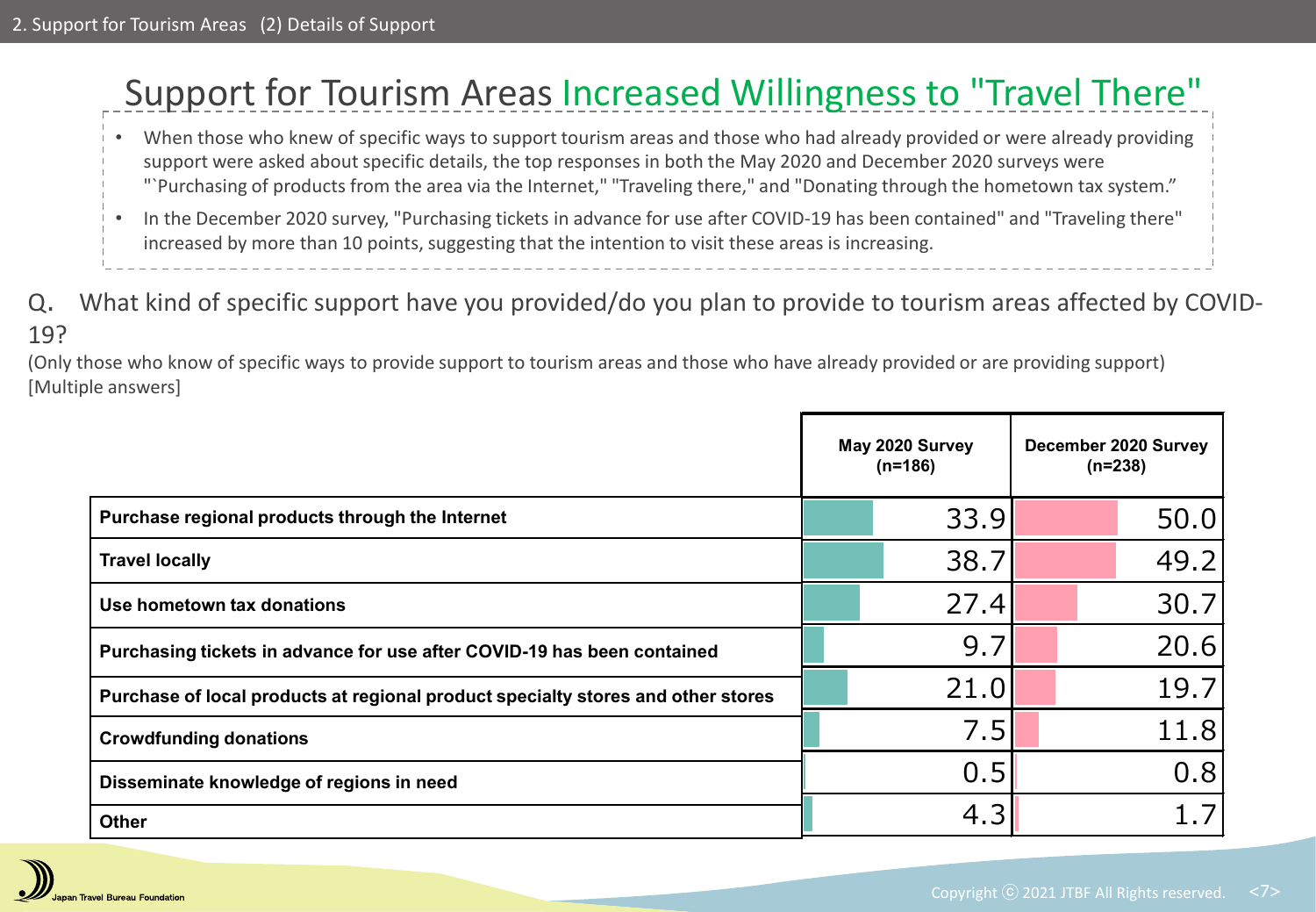

#### Q. Do you want to go on a sightseeing/recreational trip after COVID-19 is contained?

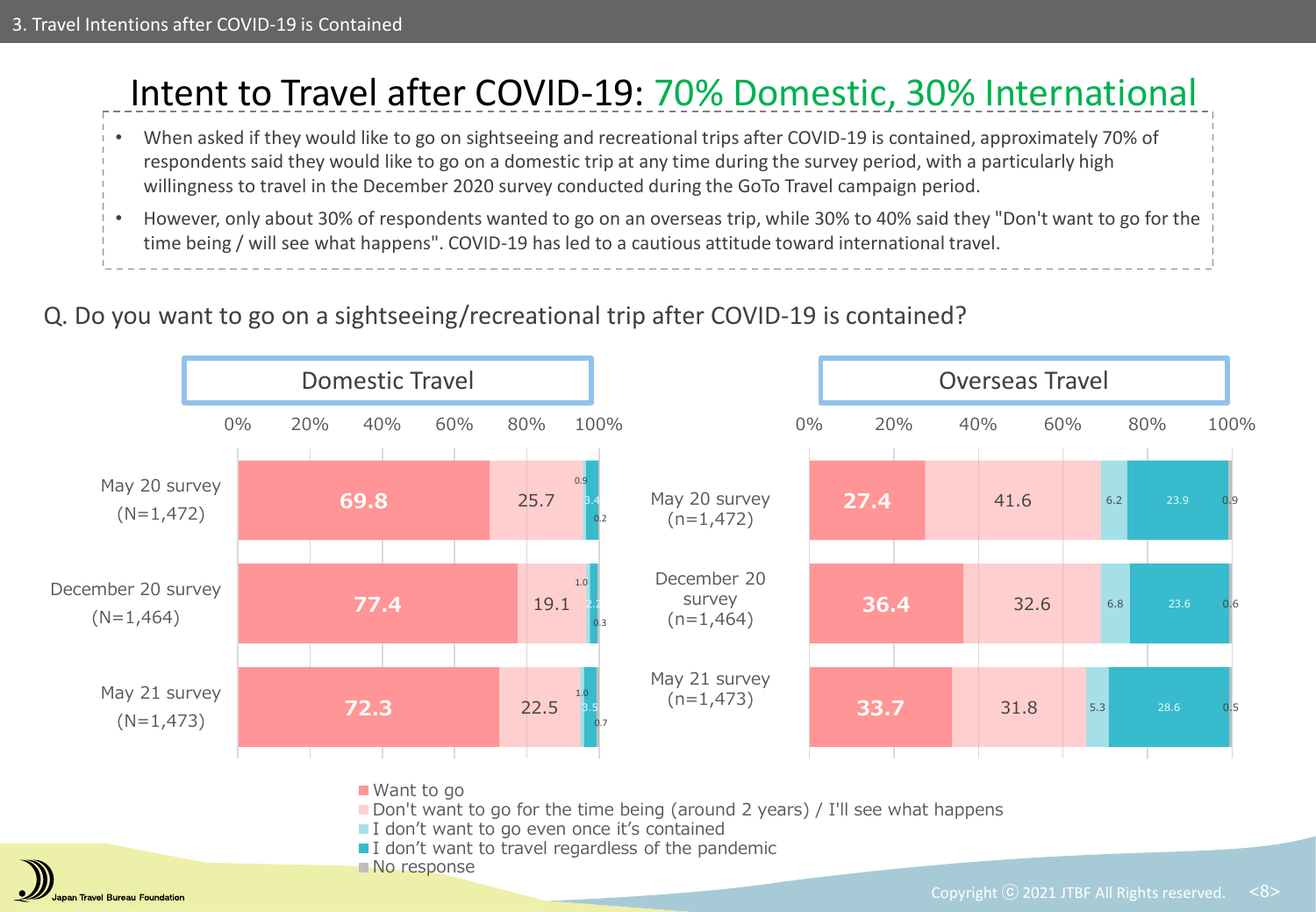### Domestic Travel After Containment: More than 75% of Women in their 20s and 30s Want to Travel

- For willingness to travel domestically after COVID-19 is contained, more than 75% of women in their 20s and 30s expressed they "want to travel" in both survey periods, indicating a high level of willingness to travel.
- Examining the changes in "want to travel" among women in their 70s, the percentage dropped below 60% in May 2020 and May 2021, when a state of emergency was declared, but reached close to 75% in December 2020, showing a greater fluctuation than in the other gender groups.

#### Q. Do you want to go on a domestic sightseeing/recreational trip after COVID-19 is contained?

|          |                    | Male       |     |      |                      |       |          |                           |    | Female |      |     |      |      |                  |  |
|----------|--------------------|------------|-----|------|----------------------|-------|----------|---------------------------|----|--------|------|-----|------|------|------------------|--|
|          | $0\%$              | 20%<br>40% | 60% | 80%  |                      | 100%  |          |                           | 0% | 20%    | 40%  | 60% |      | 80%  | 100%             |  |
|          | May 20 Survey      | 69.3       |     | 25.0 | 0.94.600.3           |       |          | May 20 Survey             |    |        | 70.3 |     |      | 26.5 | $0.8\,2.2\,0.1$  |  |
| Male     | December 20 Survey | 75.0       |     | 21.0 | $0.92.9$ 0.3         |       |          | Female December 20 Survey |    |        | 79.6 |     |      | 17.3 | $1.2 \cdot 0.4$  |  |
|          | May 21 Survey      | 71.6       |     | 21.1 | $1.1$ 5.2 1.1        |       |          | May 21 Survey             |    |        | 73.1 |     |      | 23.9 | $1.0$ 1.7 0.4    |  |
| 18 to 29 | May 20 Survey      | 66.4       |     | 24.0 | $1.6 \ 8.0$          |       | 18 to 29 | May 20 Survey             |    |        | 84.0 |     |      |      | 15.0             |  |
|          | December 20 Survey | 75.9       |     |      | $16.1$ $1.8$ 6.3     |       |          | December 20 Survey        |    |        | 80.4 |     |      | 16.7 | 2.9              |  |
|          | May 21 Survey      | 69.7       |     | 20.5 | 9.8                  |       |          | May 21 Survey             |    |        | 75.0 |     |      | 19.0 | $1.72.6$ 1.7     |  |
| 30 to 39 | May 20 Survey      | 70.8       |     | 22.1 | 0.962                |       | 30 to 39 | May 20 Survey             |    |        | 83.8 |     |      |      | 15.3             |  |
|          | December 20 Survey | 75.7       |     | 21.5 |                      | .90.9 |          | December 20 Survey        |    |        | 88.5 |     |      |      | 10.70.8          |  |
|          | May 21 Survey      | 70.6       |     | 23.0 | $0.84.8$ 0.8         |       |          | May 21 Survey             |    |        | 79.0 |     |      | 20.0 | 1.0              |  |
| 40 to 49 | May 20 Survey      | 77.3       |     |      | 20.0<br>$0.71.5$ 0.7 |       | 40 to 49 | May 20 Survey             |    |        | 71.7 |     |      | 25.2 |                  |  |
|          | December 20 Survey | 74.2       |     | 22.7 |                      | 0.8   |          | December 20 Survey        |    |        | 80.8 |     |      | 17.2 | 1.30.7           |  |
|          | May 21 Survey      | 73.5       |     | 21.2 | $0.73.3$ 1.3         |       |          | May 21 Survey             |    |        | 75.8 |     |      | 22.0 | $0.8 -$          |  |
| 50 to 59 | May 20 Survey      | 65.0       |     | 29.2 | $0.84.2$ 0.8         |       | 50 to 59 | May 20 Survey             |    |        | 71.6 |     |      | 25.9 |                  |  |
|          | December 20 Survey | 77.0       |     |      | 1.616<br>19.8        |       |          | December 20 Survey        |    |        | 76.5 |     |      | 21.8 |                  |  |
|          | May 21 Survey      | 70.8       |     | 23.0 | $0.94.4$ 0.9         |       |          | May 21 Survey             |    |        | 69.8 |     |      | 28.3 |                  |  |
| 60 to 69 | May 20 Survey      | 65.7       |     | 29.2 | 1.5 3.6              |       | 60 to 69 | May 20 Survey             |    |        | 68.5 |     |      | 30.2 | $\downarrow 0.7$ |  |
|          | December 20 Survey | 75.2       |     | 22.3 | 0.817                |       |          | December 20 Survey        |    |        | 76.6 |     |      | 17.7 | $1.42.8$ 1.4     |  |
|          | May 21 Survey      | 71.7       |     | 21.3 | $0.8\,6.3$           |       |          | May 21 Survey             |    |        | 77.9 |     |      | 20.8 |                  |  |
| 70 to 79 | May 20 Survey      | 69.0       |     | 26.0 | 5.0                  |       | 70 to 79 | May 20 Survey             |    | 46.8   |      |     | 43.5 |      | 4.84.8           |  |
|          | December 20 Survey | 71.7       |     | 23.6 | 0.93.8               |       |          | December 20 Survey        |    |        | 74.2 |     |      | 20.0 | $3.3 \quad 2.1$  |  |
|          | May 21 Survey      | 72.7       |     | 17.3 | $3.6$ $2.7$ 3.6      |       |          | May 21 Survey             |    | 59.5   |      |     | 34.5 |      | 2.62.60.9        |  |

Want to go Don't want to go for the time being (around 2 years) / I'll see what happens I don't want to go even once it's contained I don't want to travel regardless of the pandemic I on esponse

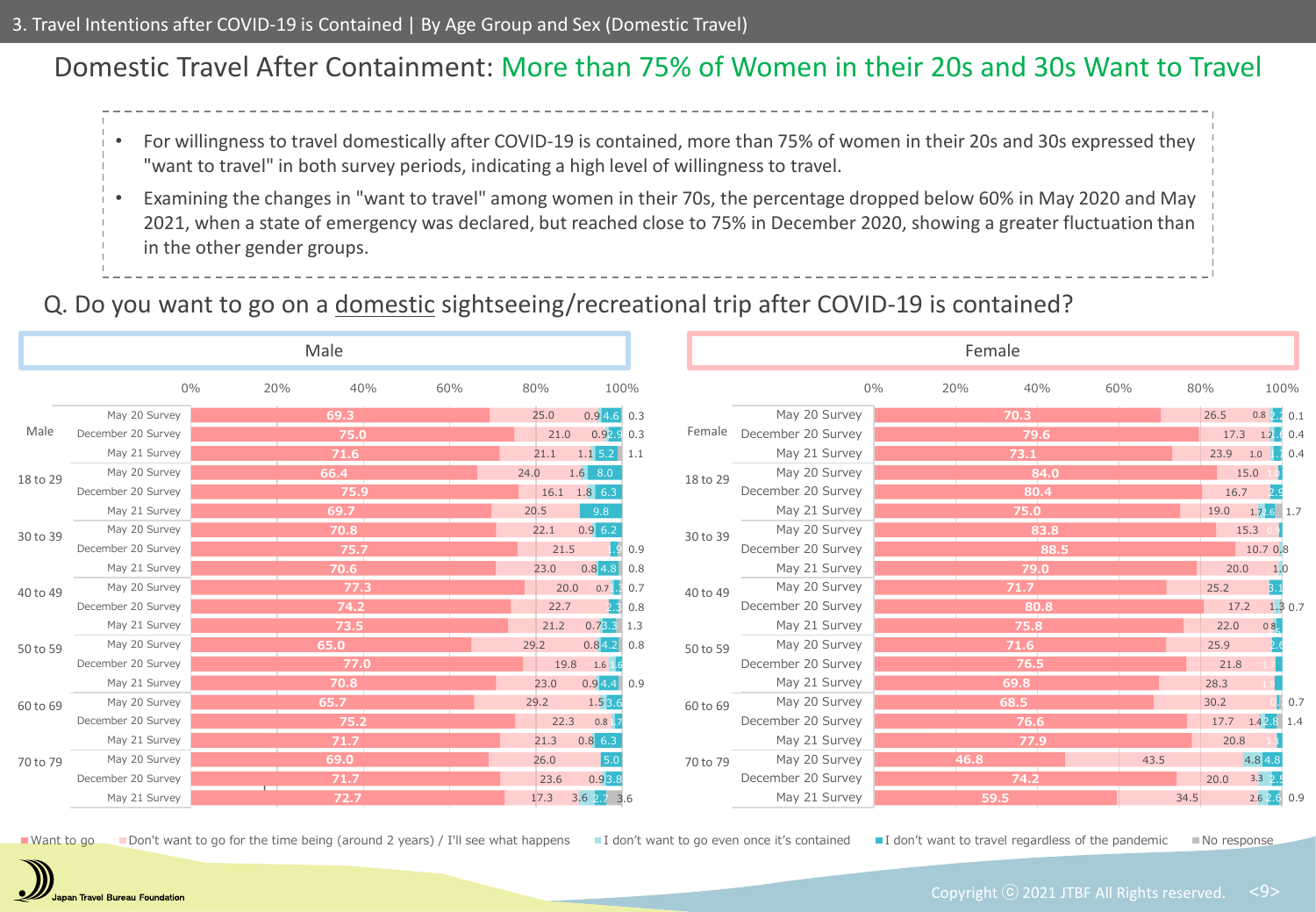### International Travel After Containment: More than 40% of Women in their 20s Want to Travel

- There was no marked difference in willingness to travel abroad after the pandemic between men and women.
- The percentage of women in their 20s who "want to travel" exceeded 40% in all survey periods, while the percentage of women in their 70s was only 25% at most, indicating age-based differences.

#### Q. Do you want to go on an international sightseeing/recreational trip after COVID-19 is contained?

|          |                    |              | Male |      |                  |             |      |          |                    |           | Female |      |             |                |      |
|----------|--------------------|--------------|------|------|------------------|-------------|------|----------|--------------------|-----------|--------|------|-------------|----------------|------|
|          |                    | $0\%$<br>20% | 40%  | 60%  |                  | 80%         | 100% |          |                    | 0%<br>20% |        | 40%  | 60%         | 80%            | 100% |
|          | May 20 Survey      | 28.2         |      | 41.3 | 5.6              | 23.8        |      |          | May 20 Survey      | 26.5      |        | 42.0 | 6.7         | 24.1           |      |
| Male     | December 20 Survey | 37.1         |      | 30.4 | 6.7              | 25.0        |      | Female   | December 20 Survey | 35.7      |        | 34.6 | 6.9         | 22.3           |      |
|          | May 21 Survey      | 35.8         |      | 27.8 | 4.8              | 30.7        | ว. 9 |          | May 21 Survey      | 31.6      |        | 35.9 | 5.8         | 26.5           |      |
| 18 to 29 | May 20 Survey      | 30.4         |      | 36.8 | 4.0              | 28.0        |      | 18 to 29 | May 20 Survey      |           | 49.0   |      | 33.0        | 17.0           | 1.0  |
|          | December 20 Survey | 42.9         |      | 27.7 | 4.5              | 25.0        |      |          | December 20 Survey |           | 42.2   | 28.4 | 2.9         | 26.5           |      |
|          | May 21 Survey      | 36.9         |      | 28.7 | 3.3 <sup>°</sup> | 31.1        |      |          | May 21 Survey      |           | 44.8   |      | 0.9<br>29.3 | 24.1           | 0.9  |
| 30 to 39 | May 20 Survey      | 28.3         |      | 39.8 | 5.3              | 26.5        |      | 30 to 39 | May 20 Survey      | 25.2      |        | 46.8 | 3.6         | 24.3           |      |
|          | December 20 Survey | 23.4         | 39.3 |      | 5.6              | 29.9        |      |          | December 20 Survey | 36.6      |        | 42.7 |             | 5.3<br>15.3    |      |
|          | May 21 Survey      | 32.5         |      | 31.0 | 3.2              | 32.5        |      |          | May 21 Survey      | 27.6      |        | 46.7 | 1.9         | 23.8           |      |
| 40 to 49 | May 20 Survey      | 33.3         |      | 46.0 |                  | 2.0<br>18.0 |      | 40 to 49 | May 20 Survey      | 26.0      |        | 52.0 |             | 5.5<br>16.5    |      |
|          | December 20 Survey | 37.5         |      | 36.7 | 4.7              | 21.1        |      |          | December 20 Survey |           | 43.0   |      | 39.1        | $2.6$ 14.6 0.7 |      |
|          | May 21 Survey      | 37.7         |      | 26.5 | 4.6              | 29.1        |      |          | May 21 Survey      | 36.4      |        | 40.2 |             | 3.0<br>20.5    |      |
| 50 to 59 | May 20 Survey      | 25.8         |      | 52.5 |                  | 5.0<br>15.8 | 0.8  | 50 to 59 | May 20 Survey      | 24.1      |        | 47.4 | 6.0         | 22.4           |      |
|          | December 20 Survey | 43.7         |      | 29.4 | 4.8              | 21.4        | 0.8  |          | December 20 Survey | 31.9      |        | 38.7 | 5.9         | 22.7           |      |
|          | May 21 Survey      | 41.6         |      | 31.9 | 3.5              | 22.1        | 0.9  |          | May 21 Survey      | 36.8      |        | 36.8 | 1.9         | 24.5           |      |
| 60 to 69 | May 20 Survey      | 29.2         |      | 32.8 | 10.2             | 27.0        |      | 60 to 69 | May 20 Survey      | 23.5      |        | 43.6 | 10.7        | 22.1           |      |
|          | December 20 Survey | 38.8         |      | 27.3 | 8.3              | 24.0        |      |          | December 20 Survey | 34.8      |        | 29.1 | 8.5         | 26.2           |      |
|          | May 21 Survey      | 35.4         |      | 27.6 | 6.3              | 30.7        |      |          | May 21 Survey      | 26.2      |        | 38.9 | 8.7         | 26.2           |      |
| 70 to 79 | May 20 Survey      | 19.0         | 40.0 |      | 8.0              | 29.0        | 4.0  | 70 to 79 | May 20 Survey      | 16.1      | 27.4   | 12.1 | 41.1        |                | 3.2  |
|          | December 20 Survey | 34.9         |      | 21.7 | $13.2$           | 30.2        |      |          | December 20 Survey | 25.0      | 27.5   |      | 16.7        | 30.8           |      |
|          | May 21 Survey      | 30.0         | 20.9 | 8.2  |                  | 39.1        |      |          | May 21 Survey      | 19.0      | 23.3   | 17.2 |             | 40.5           |      |

■Want to go Bon't want to go for the time being (around 2 years) / I'll see what happens I don't want to go even once it's contained I don't want to travel regardless of the pandemic I No response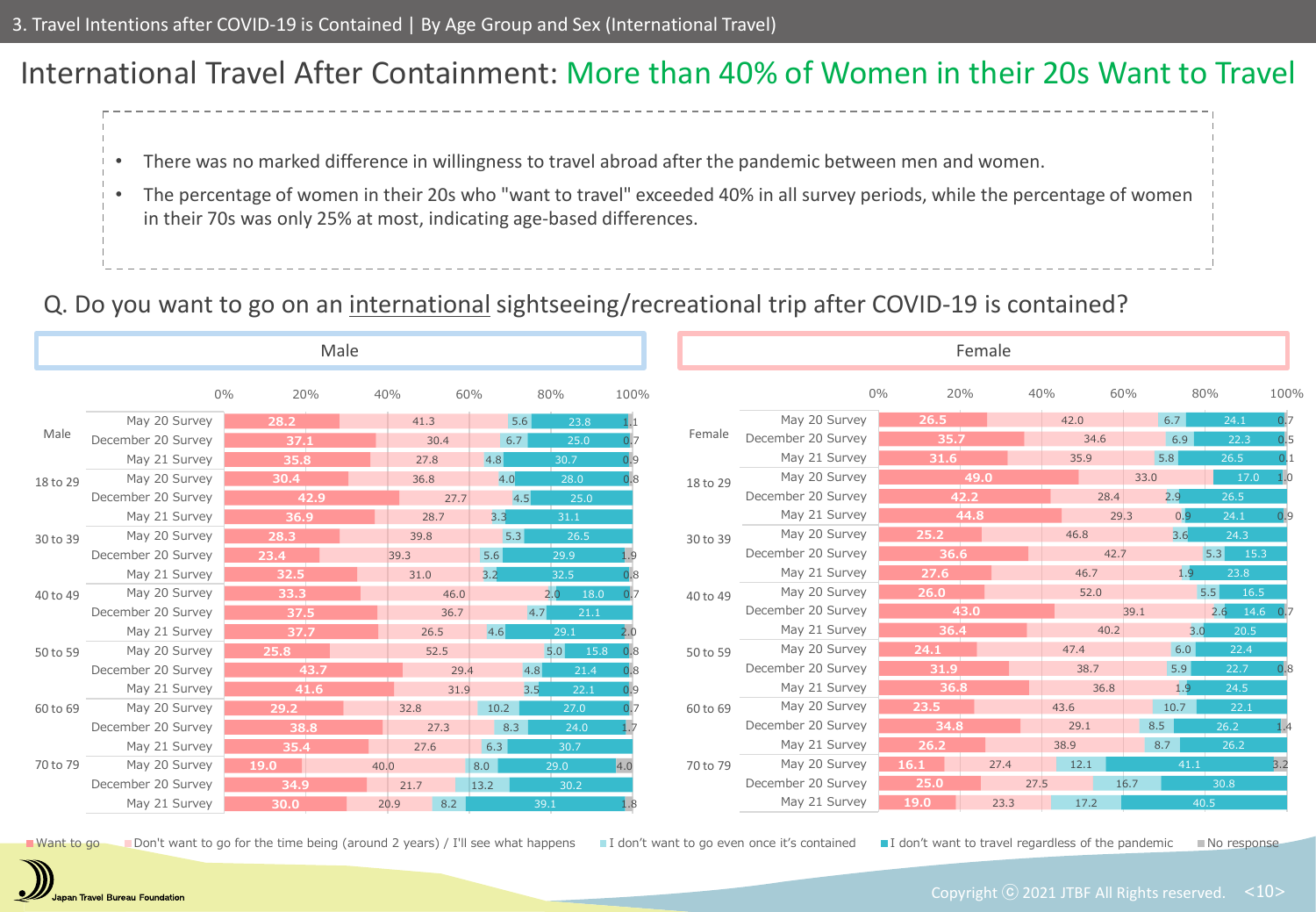# Travel After COVID-19: Those Who Travel More Frequently More Willing



• When examining domestic travel in the most recent May 2021 survey, 3.0% of respondents who do not travel often say they

- "don't want to go even once it's contained," while the percentage of those who go more than once every two years is almost
- zero. Among those who traveled regularly, few seem to have lost their willingness to travel. However, even among those who
- had traveled once or twice a year, 15% said they "Don't want to go for the time being / will see what happens", suggesting that
- there are individual differences in the time it takes to recover desire to travel.
- Q. Do you want to go on a sightseeing/recreational trip after COVID-19 is contained?



■Want to go ■Don't want to go for the time being (around 2 years) / I'll see what happens ■I don't want to go even once it's contained ■I don't want to travel regardless of the pandemic ■No response